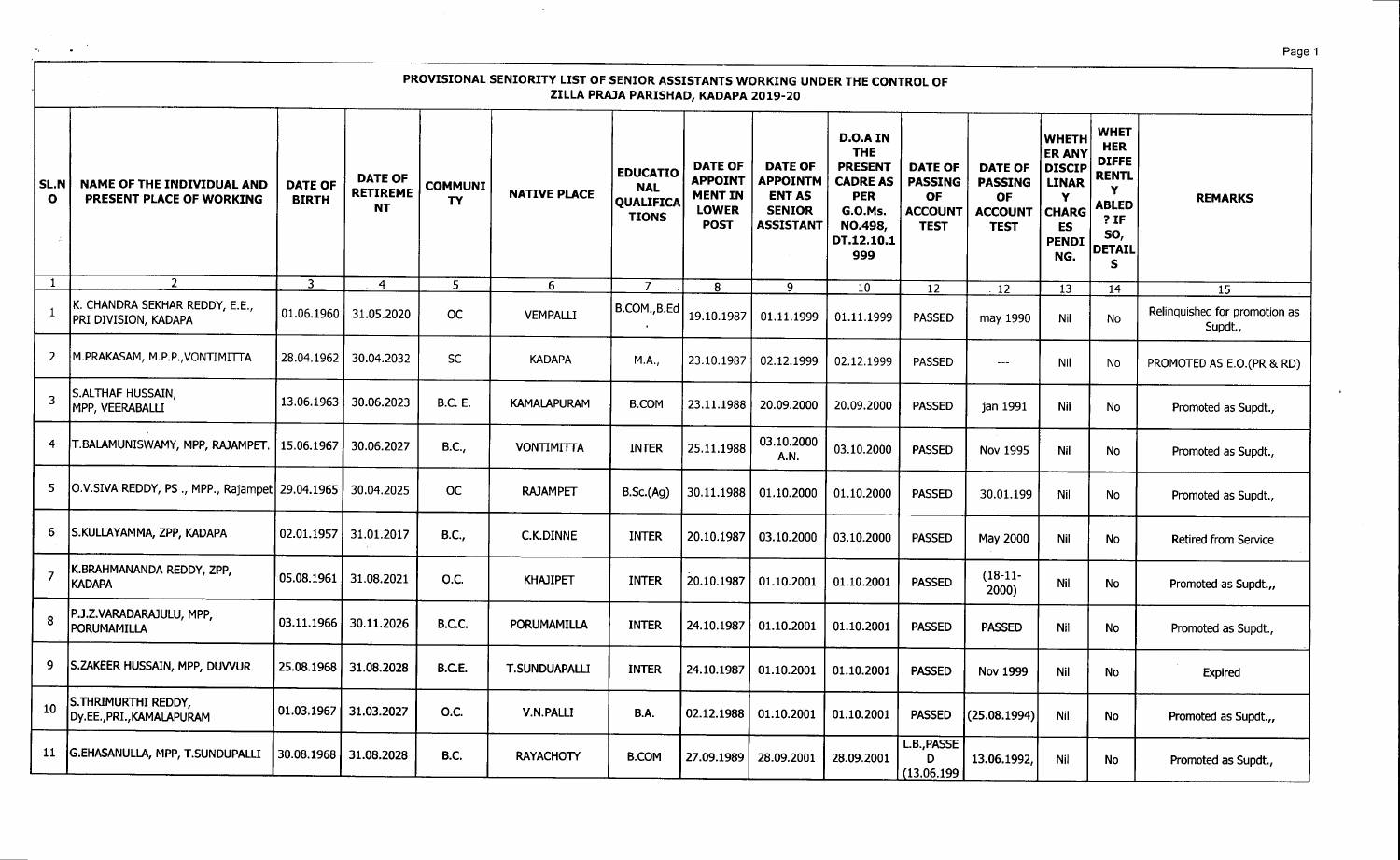| $\mathbf{1}$ | $\overline{\phantom{a}}$                                                | 3          | 4                     | 5             | 6                  | $\overline{7}$      | 8          | 9          | 10         | 12            | 12            | 13  | 14        | 15                                    |
|--------------|-------------------------------------------------------------------------|------------|-----------------------|---------------|--------------------|---------------------|------------|------------|------------|---------------|---------------|-----|-----------|---------------------------------------|
| 12           | M.MADHUSUDAN REDDY, EE., PIU<br>DIVSION, KADAPA                         | 10.06.1970 | 30.06.2030            | O.C           | <b>RAYACHOTY</b>   | <b>INTER</b>        | 27.08.1989 | 28.09.2001 | 28.09.2001 | PASSED        | Nov-95        | Nil | No        | Promoted as A.O.,                     |
| -13          | S.JABEER AHAMMAD, MPP,<br>RAMAPURAM                                     | 01.01.1965 | 31.12.2024            | <b>B.C.E.</b> | CHINNAMANDEM       | <b>B.A.</b>         | 28.09.1989 | 28.09.2001 | 28.09.2001 | passed        | Mar-01        | Nil | No        | Promoted as A.O.,                     |
|              | 14   P.SREENIVASULU, ZPP, KADAPA                                        | 01.01.1965 | 31.12.2024            | <b>B.C.,</b>  | POCHAMREDDYPALLI   | INTER               | 28.09.1989 | 24.01.2002 | 24.01.2002 | <b>PASSED</b> | Nov.1993      | Nil | No        | Promoted as A.O.,                     |
| 15           | S.VALLI SAHEB, MPP., Chennur                                            | 01.07.1956 | 30.06.2016            | <b>B.C.</b>   | <b>KADAPA</b>      | S.S.C               | 31.03.1980 | 01.09.2002 | 01.09.2002 | PASSED        | <b>Nov-88</b> | Nil | No        | Retired on 30.06.2016.                |
| -16          | R.RADHAKRISHNAN, EE.,PRI.,<br><b>RAJAMPET</b>                           |            | 01.08.1966 31.07.2026 | B.C.,         | <b>KADAPA</b>      | B.Sc.               | 14.06.1990 | 01.09.2002 | 01.09.2002 | <b>PASSED</b> | Nov.1995      | Nil | No        | Promoted as A.O.,                     |
| -17          | A.ANANDA REDDY, Dy.EE., PRI.,<br>Vempalli                               | 01.07.1962 | 30.06.2022            | O.C.,         | V.N.PALLI          | <b>INTER</b>        | 15.06.1990 | 01.09.2002 | 01.09.2002 | <b>PASSED</b> | 20.11.1999    | Nil | No        | Promoted as A.O.,                     |
| 18           | B.SOMA SEKHAR, EE.,PRI.,KADAPA                                          | 01.05.1965 | 30.04.2025            | B.C.,         | <b>RAYACHOTY</b>   | B.Com.              | 15.06.1990 | 05.09.2002 | 05.09.2002 | <b>PASSED</b> | Jun-91        | Nil | No        | Promoted as A.O.,                     |
| 19           | A.NAGENDRA BABU, MPP, DUVVUR                                            | 10.06.1966 | 30.06.2026            | O.C.          | <b>MYDUKUR</b>     | B.A.                | 15.06.1990 | 02.09.2002 | 02.09.2002 | <b>PASSED</b> | june 1991     | Nil | <b>No</b> | Promoted as A.O.,                     |
| 20           | M.VENKATA RAMANA, EE., PRI.,<br><b>J.MADUGU</b>                         | 08.04.1964 | 30.04.2024            | S.C.          | <b>PULIVENDULA</b> | <b>INTER</b>        | 15.06.1990 | 01.09.2002 | 01.09.2002 | <b>PASSED</b> | Nov.1999      | Nil | No        | Promoted as A.O.,                     |
| 21           | K.S.RAGHAVAN, MPP, V.N.PALLI                                            | 25.05.1967 | 31.05.2027            | O.C.          | <b>PRODDATUR</b>   | <b>B.Sc., B.Ed.</b> | 15.06.1990 | 01.09.2002 | 01.09.2002 | <b>PASSED</b> | Aug.1994      | Nil | No        | Retired on 31.07.2017 through<br>VRS. |
| 22           | S.KALIMULLA BEGUM, MPP,<br><b>VEERABALLI</b>                            | 01.06.1964 | 31.05.2024            | <b>B.C.</b>   | <b>VEERABALLI</b>  | <b>B.A.</b>         | 23.02.1988 | 17.02.2003 | 17.02.2003 | <b>PASSED</b> | sep 2002      | Nil | No        | Promoted as A.O.,                     |
| 23           | N.PRABHAKAR REDDY, RV&EO.,<br>Kadapa (Deputation on Foreign<br>Service) | 01.08.1970 | 31.07.2030            | O.C.          | <b>RAJAMPET</b>    | <b>INTER</b>        | 15.06.1990 | 23.01.2003 | 23.01.2003 | <b>PASSED</b> | Nov.1995      | Nil | <b>No</b> | On deputation to V & Enft.,<br>Kadapa |
| 24           | S.MAHABOOB SUBHAN, ZPP, KADAPA.                                         | 09.05.1962 | 31.06.2022            | <b>B.C.</b>   | <b>RAYACHOTY</b>   | <b>INTER</b>        | 01.05.1986 | 20.03.2003 | 20.03.2003 | <b>PASSED</b> | <b>Nov-02</b> | Nil | No        |                                       |
| 25           | G.CHANDRAMOULI REDDY, PIU SUB<br>DIV JAMMALAMADUGU                      | 08.06.1971 | 30.06.2031            | O.C.          | <b>J.MADUGU</b>    | M.A.                | 15.06.1990 | 18.03.2003 | 18.03.2003 | <b>PASSED</b> | (Jan 1999)    | Nil | <b>No</b> |                                       |
| 27           | P.HABIBULLA KHAN, DY.EE., PIU., SUB<br><b>DIVISION, RAJAMPET</b>        | 10.05.1970 | 31.05.2030            | <b>B.C.</b>   | <b>RAJAMPET</b>    | <b>B.A.</b>         | 16.06.1990 | 14.05.2003 | 14.05.2003 | <b>PASSED</b> | (Dec 1991)    | Nil | No.       |                                       |

 $\frac{1}{2} \frac{1}{2} \frac{d^2}{dx^2}$ 

 $\mathcal{L}^{\mathcal{L}}$ 

Page 2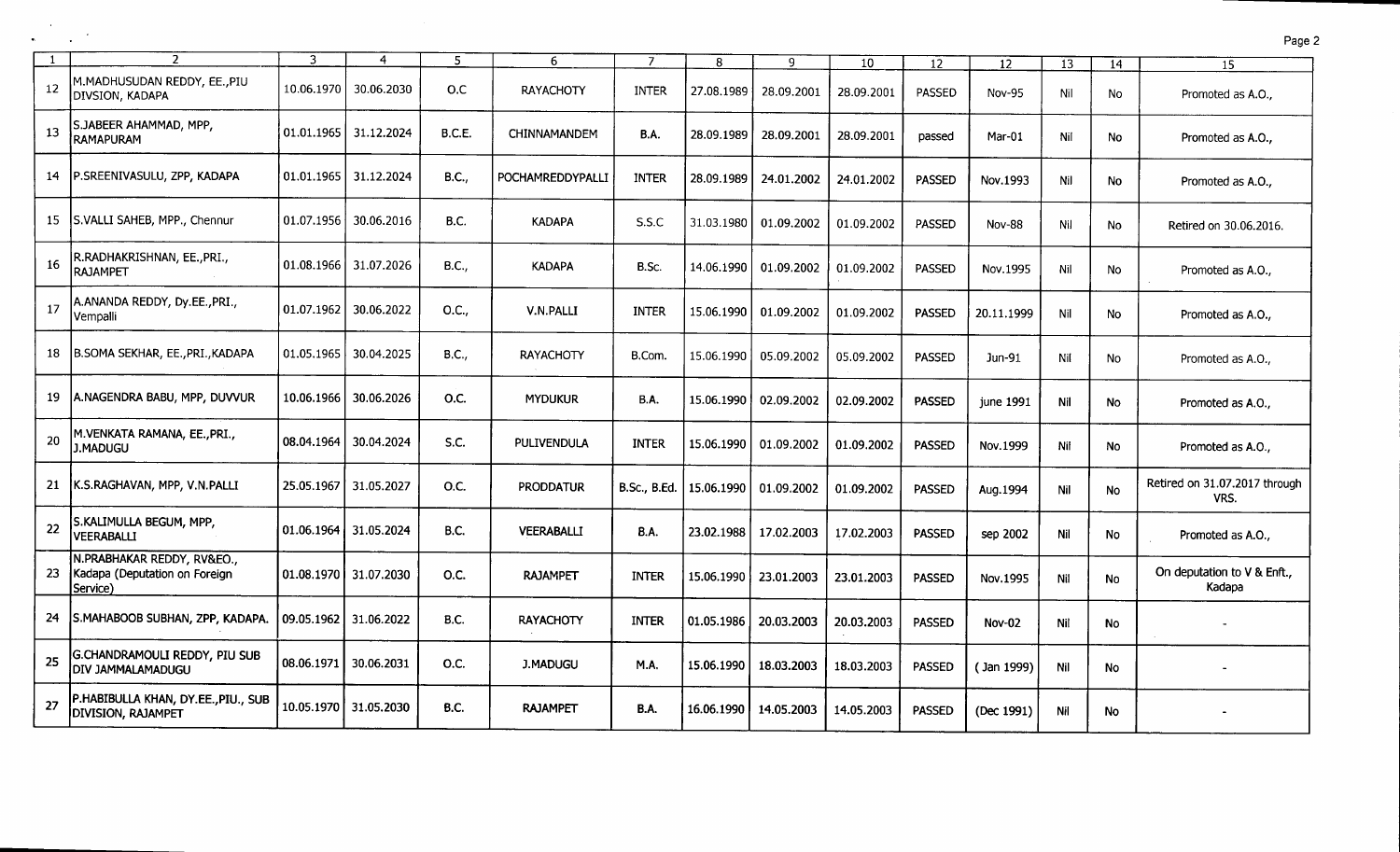|     |                                                           | З          | 4          | 5           | 6                  | $\overline{7}$ | 8          | 9          | 10 <sup>°</sup> | 12            | 12             | 13         | 14        | 15                                                                                                                                            |
|-----|-----------------------------------------------------------|------------|------------|-------------|--------------------|----------------|------------|------------|-----------------|---------------|----------------|------------|-----------|-----------------------------------------------------------------------------------------------------------------------------------------------|
| 28  | P.ASWARTHA REDDY,<br><b>ZPP KADAPA</b>                    | 05.05.1968 | 31.05.2028 | O.C.        | PULIVENDULA        | <b>INTER</b>   | 18.06.1990 | 05.10.2003 | 05.10.2003      | PASSED        | (12.01.1993)   | Nil        | No.       |                                                                                                                                               |
| 29  | V.LOKESWARA RAO, , DY.EE., PRI SUB<br>DIVISION., VEMPALLI | 25.05.1969 | 31.05.2029 | <b>B.C.</b> | <b>RAJAMPET</b>    | <b>INTER</b>   | 18.06.1990 | 13.10.2003 | 13.10.2003      | <b>PASSED</b> | (July 1995)    | Nil        | No        |                                                                                                                                               |
| -30 | C.VIJAYAKUMAR REDDY,<br>V&QC, KADAPA                      | 15.07.1969 | 31.07.2029 | O.C.        | <b>KAMALAPURAM</b> | <b>INTER</b>   | 25.06.1990 | 16.10.2003 | 16.10.2003      | <b>PASSED</b> | (25.08.1994)   | Nil        | No        |                                                                                                                                               |
| 31  | C.BALANNA,<br>PRI SUB DIV MYDUKUR                         | 01.06.1969 | 31.05.2029 | <b>B.C.</b> | <b>KONDAPURAM</b>  | <b>INTER</b>   | 06.07.1990 | 01.02.2004 | 01.02.2004      | <b>PASSED</b> | (01.06.1995)   | Nil        | No        |                                                                                                                                               |
| 32  | P.ANATHA PRAKASH,<br><b>MPP VALLUR</b>                    | 01.07.1965 | 30.06.2025 | S.C.        | <b>GUNTUR DIST</b> | <b>INTER</b>   | 29.10.1986 | 01.10.2004 | 01.10.2004      | <b>PASSED</b> | 13.11.2003     | Nil        | No.       | Promoted as A.O.,                                                                                                                             |
| 33  | T.SARADA, MPP, B.MATTAM                                   | 01.01.1965 | 31.12.2025 | B.C.        | <b>MYDUKUR</b>     | B.Sc.          | 20.10.1987 | 08.10.2004 | 08.10.2004      | <b>PASSED</b> | {Nov-2003)     | Nil        | No.       |                                                                                                                                               |
| -35 | S.VIJAYA KUMAR, MPP,<br>PEDDAMUDIAM                       | 01.01.1966 | 31.12.2026 | S.C.        | <b>BADVEL</b>      | <b>INTER</b>   | 23.06.1990 | 29.09.2004 | 29.09.2004      | <b>PASSED</b> | (June 2005)    | <b>YES</b> | <b>No</b> | Under Suspension. As per the<br>judgement order the file was<br>submitted to the CPR & RD for<br>getting clarification for removal<br>service |
| 36  | D.RAMANAIAH, MPP,<br><b>JAMMALAMADUGU</b>                 | 05.04.1975 | 30.04.2035 | S.C.        | <b>RAJUPALEM</b>   | <b>INTER</b>   | 23.11.1993 | 07.04.2005 | 07.04.2005      | <b>PASSED</b> | (May 2000)     | Nil        | No        | Promoted as A.O.,                                                                                                                             |
| 37  | <b>B.NAGABHUSHANAM,</b><br><b>MPP CHITVEL</b>             | 01.06.1966 | 31.05.2026 | B.C.        | <b>RAMAPURAM</b>   | <b>INTER</b>   | 16.02.1991 | 25.04.2005 | 25.04.2005      | <b>PASSED</b> | (MAY 2000)     | Nil        | <b>No</b> |                                                                                                                                               |
| 38  | <b>B.GURU PRASAD,</b><br>MPP, PENDLIMARRI                 | 11.10.1970 | 31.10.2030 | <b>B.C.</b> | <b>KALASAPADU</b>  | M.A            | 27.04.1991 | 08.07.2005 | 08.07.2005      | <b>PASSED</b> | (June<br>1992) | Nil        | No.       |                                                                                                                                               |
| 39  | K.CHANDRA MOULISWAR,<br>МРР КНЈАІРЕТА                     | 25.05.1965 | 31.05.2025 | <b>B.C.</b> |                    | B.A            | 05.07.1992 | 24.06.2005 | 24.06.2005      | <b>PASSED</b> | (Nov 1999)     | Nil        | <b>No</b> |                                                                                                                                               |
| 40  | T.GURUSWAMY, EE., PRI., J. MADUGU                         | 09.08.1968 | 31.08.2028 | <b>B.C.</b> | <b>MYLAVARAM</b>   | B.A            | 05.07.1992 | 26.09.2005 | 26.09.2005      | <b>PASSED</b> | (20.11.1999)   | Nil        | No        |                                                                                                                                               |
| 41  | G.SUDHAKAR, EE., PRI DIVISION.,<br><b>JAMMALAMADUGU</b>   | 13.07.1968 | 30.07.2028 | <b>B.C.</b> |                    | <b>INTER</b>   | 05.07.1992 | 26.09.2005 | 26.09.2005      | <b>PASSED</b> | (May 2010)     | Nil        | No.       |                                                                                                                                               |
| 42  | T.N.V.R.KRISHNA SHARMA,<br>MPP, B. KODUR                  | 01.07.1970 | 30.06.2030 | O.C.        | <b>B.KODUR</b>     | <b>INTER</b>   | 05.07.1992 | 26.09.2005 | 26.09.2005      | <b>PASSED</b> | (Dec.1991)     | Nil        | No        |                                                                                                                                               |

 $\sim 10^{-11}$ 

 $\alpha$ 

 $\mathbf{r}$ 

 $\mathcal{A}^{\pm}$ 

Page 3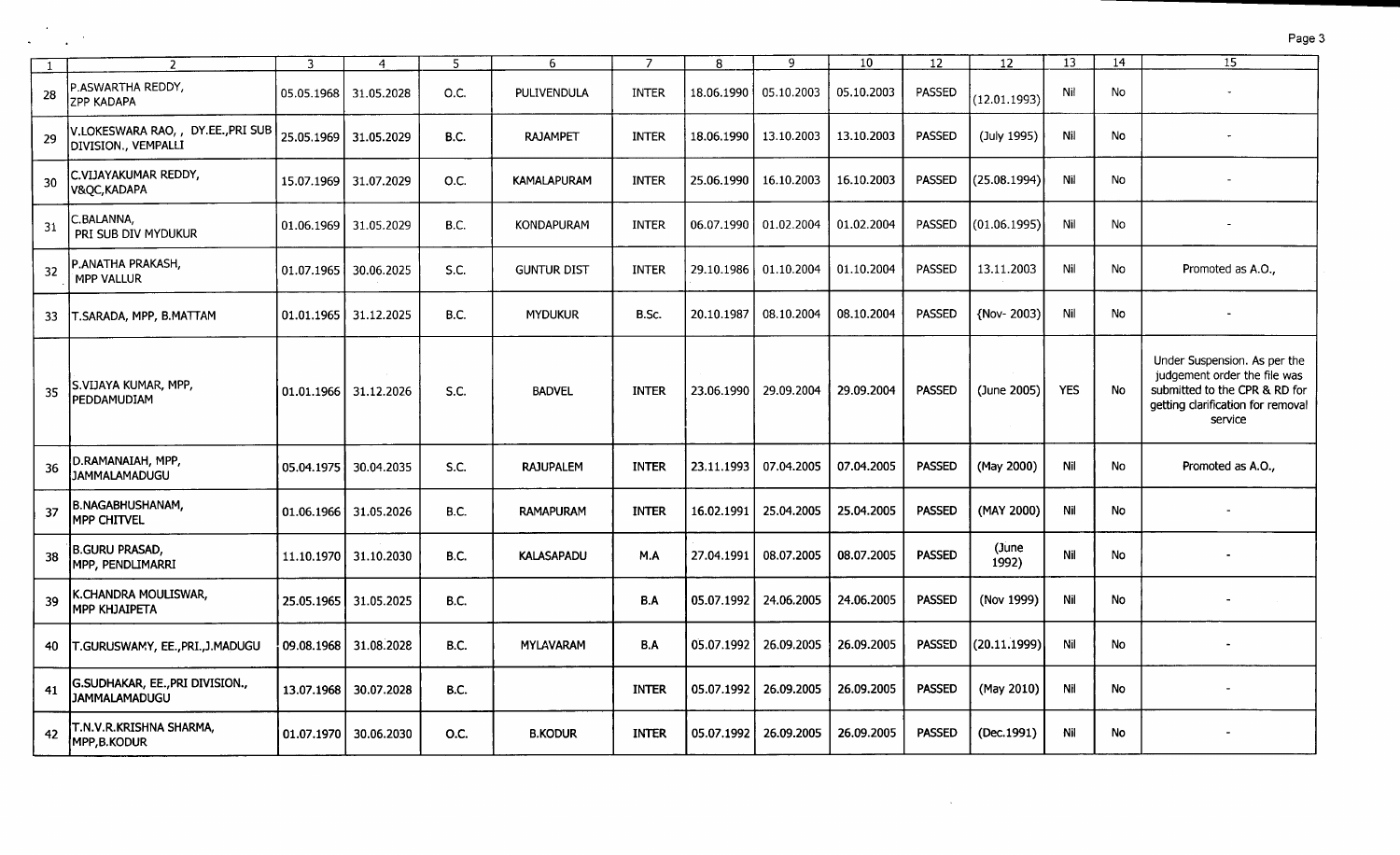|    |                                                                   |            | 4          | 5           | 6                        |                       | 8          | $\mathbf{Q}$ | 10                                 | 12                                  | 12           | 13  | 14        | 15                                             |
|----|-------------------------------------------------------------------|------------|------------|-------------|--------------------------|-----------------------|------------|--------------|------------------------------------|-------------------------------------|--------------|-----|-----------|------------------------------------------------|
| 43 | D.MALLIKARJUNA RAO, MPP,<br>PORUMAMILLA                           | 21.08.1963 | 31.08.2023 | B.C.        | <b>GIDDALUR</b>          | M.A.                  | 07.07.1992 | 17.01.2006   | 17.01.2006                         | <b>PASSED</b>                       | (May 1985)   | Nil | No        |                                                |
| 44 | K.PUSHPA RAJU, MPP,CHAPADU                                        | 01.07.1959 | 30.06.2019 | S.C.        | <b>CHAPADU</b>           | <b>INTER</b>          | 05.11.1995 | 18.01.2006   | 18.01.2006                         | PASSED                              | (May 1989)   | Nil | No        | Retired from Service                           |
| 45 | B.KRISHNAIAH, MPP, MYDUKUR                                        | 01.07.1956 | 30.06.2016 | B.C.        | <b>RAMAPURAM</b>         | <b>INTER</b>          | 03.09.1992 | 20.12.2006   | 20.12.2006                         | <b>PASSED</b>                       | (May 1988)   | Nil | No        | Retired on 30.06.2016.                         |
|    | 46 N. VENKATA RAMANA, MPP, RAJAMPET                               | 02.06.1974 | 30.06.2034 | S.T.        | PULIVENDULA              | <b>INTER</b>          | 10.09.1996 | 29.12.2006   | 29.12.2006                         | PASSED                              | (Mov 2000)   | Nil | No        | PROMOTED as Sr.Asst., and<br>A.O., at ST QUOTA |
| 47 | N.RAMESH BABU, MPP,<br><b>SIMHADRIPURAM</b>                       | 01.04.1972 | 31.03.2032 | 0.C.        | PULIVENDULA              | <b>INTER</b>          | 24.08.1992 | 01.09.2007   | 01.09.2007                         | <b>PASSED</b>                       | (Nov 2000)   | Nil | No        |                                                |
| 48 | N.G.AZEMULLA,<br><b>MPP CHENNUR</b>                               | 01.06.1968 | 31.05.2028 | B.C         | <b>KADAPA</b>            | M.A.<br><b>B.Ed.,</b> | 05.09.1992 | 31.08.2007   | 31.08.2007                         | <b>PASSED</b>                       | (01.06.1995) | Nil | <b>No</b> |                                                |
| 49 | V.VIJAYAKUMAR, V & QC Sub Division<br>Porumamilla                 | 01.07.1962 | 30.06.2022 | <b>B.C.</b> | <b>B.MATTAM</b>          | S.S.C.                | 05.05.1986 | 08.12.2007   | 08.12.2007 INot PASSEDI Not PASSED |                                     |              | Nil | No        |                                                |
| 50 | P.V.BHASKAR REDDY,<br>ZPP KADAPA                                  | 15.05.1965 | 31.05.2025 | O.C.        | <b>KAMALAPURAM</b>       | <b>INTER</b>          | 14.06.1990 | 01.02.2008   | 01.02.2008                         | <b>PASSED</b>                       | (Sep 2006)   | Nil | No        |                                                |
|    | 51 J.PRABHAKAR,                                                   | 01.07.1964 | 30.06.2024 | S.C.        | <b>KADAPA</b>            | <b>INTER</b>          | 18.06.1990 | 14.05.2008   | 14.05.2008                         | <b>PASSED</b>                       | (May 2007)   | Nil | No        | F.S. at DMWO, Kadapa                           |
| 52 | M.RAMANJANEYA REDDY,<br>MPP, LINGALA                              | 15.10.1966 | 31.10.2026 | O.C.        |                          | <b>INTER</b>          | 08.09.1992 | 14.05.2008   | 14.05.2008                         | <b>PASSED</b>                       | (Aug.1994)   | Nil | No        |                                                |
| 53 | S.VENKATARAMANA, MPP,<br>KAMALAPURAM                              | 05.01.1960 | 31.10.2020 | S.C.        |                          | <b>B.A.</b>           | 10.11.1995 | 25.09.2008   | 25.09.2008                         | <b>PASSED</b>                       | (May 1989)   | Nil | No        | PROMOTED UNDER SC QUOTA                        |
| 54 | S.J.CHAND BASHA, PRI DIVISION,<br><b>RAJAMPETA</b>                | 21.06.1969 | 30.06.2029 | <b>B.C.</b> | <b>BADVEL</b>            | B.Sc.                 | 08.09.1992 | 24.09.2008   | 24.09.2008                         | PASSED,<br>L.B.I8JI<br>(01.05.2000) | (01.05.2000) | Nil | No        |                                                |
|    | 55   D.SAGAR, MPP, DUVVUR                                         | 10.08.1973 | 31.08.2033 | <b>B.C.</b> | $\overline{\phantom{a}}$ | <b>INTER</b>          | 08.09.1992 | 14.05.2009   | 14.05.2009                         | <b>PASSED</b>                       | (Nov.2006)   | Nil | No        |                                                |
|    | 56   N.CHANDRA BABU, MPP, RLY.KODUR                               | 12.06.1972 | 30.06.2032 | <b>B.C.</b> | $\tilde{\phantom{a}}$    | <b>B.A.</b>           | 09.09.1992 | 14.05.2009   | 14.05.2009                         | <b>PASSED</b>                       | (Oct 2000)   | Nil | No        |                                                |
| 57 | <b>B.S.V.BHASKAR REDDY, PRI SUB</b><br><b>DIVISION, PRODDATUR</b> | 10.05.1973 | 31.05.2033 | O.C.        |                          | <b>M.A.</b>           | 10.09.1992 | 13.05.2009   | 13.05.2009                         | <b>PASSED</b>                       | (Nov.1999)   | Nil | <b>No</b> |                                                |

 $\sim$ 

 $\sim$ 

 $\frac{1}{2}$  ,  $\frac{1}{2}$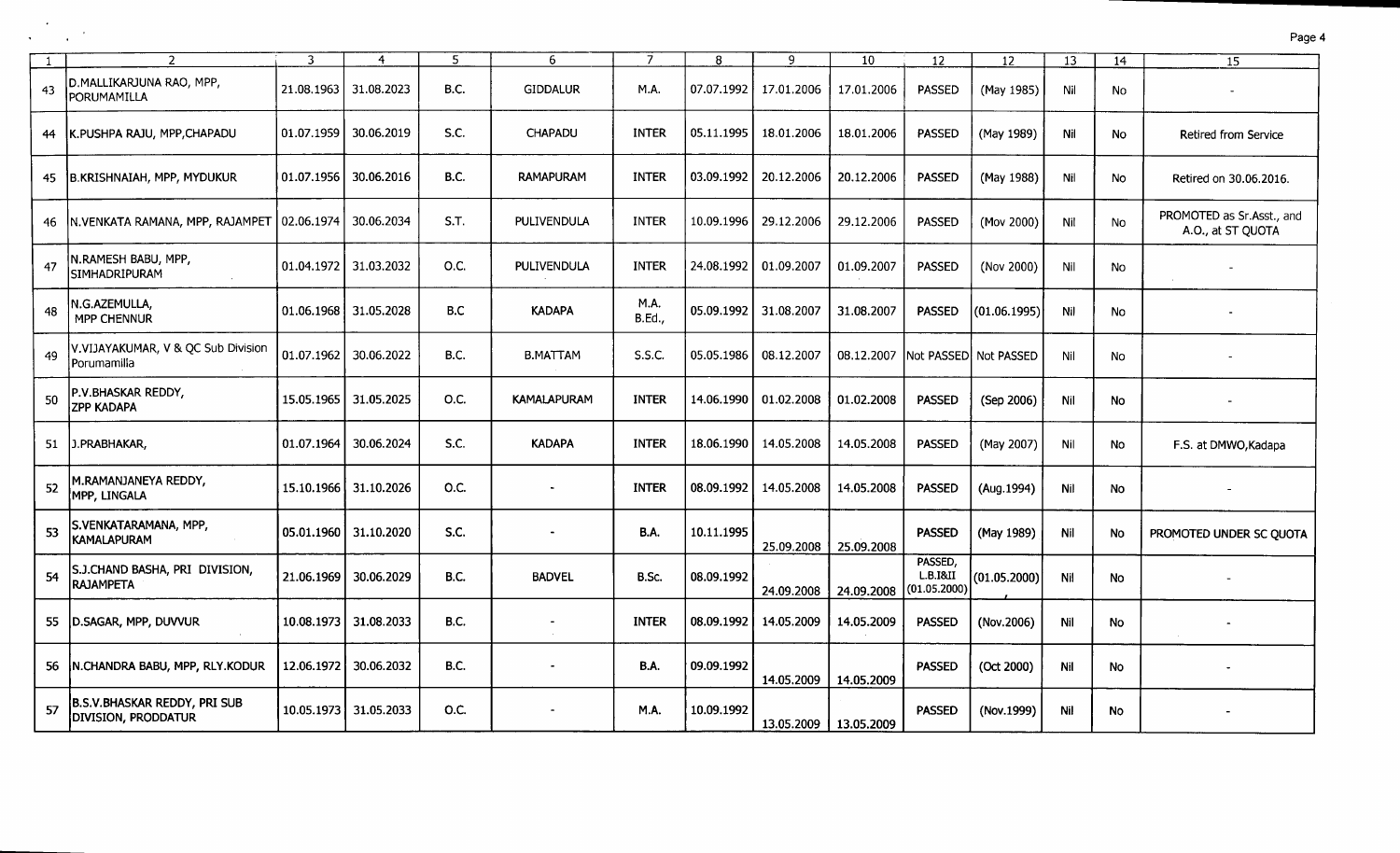| -1 | $\overline{2}$                                            | 3          | $\overline{4}$ | 5           | 6                  | 7                  | 8          | 9                                                  | 10         | 12                          | 12                | :3  | 14        | 15                                                          |
|----|-----------------------------------------------------------|------------|----------------|-------------|--------------------|--------------------|------------|----------------------------------------------------|------------|-----------------------------|-------------------|-----|-----------|-------------------------------------------------------------|
| 58 | N.GNANASUNDARAMMA                                         | 21.10.1968 | 31.10.2028     | S.C.        | jammalamadugu      | <b>B.A.</b>        | 28.06.1999 | 26.9.2009                                          | 26.09.2009 | <b>PASSED</b>               | $-2008$           | Nil | <b>No</b> | PROMOTED AS SR.ASST SC W<br>QUOTA AND PROMOTED AS<br>SUPDT. |
| 59 | Y.SREEDHAR, MPP, PULLAMPET                                | 25.06.1967 | 30.06.2027     | O.C.        |                    | B.Sc               | 16.09.1992 |                                                    |            | <b>PASSED</b>               | (Nov 2003)        | Nil | <b>No</b> |                                                             |
| 60 | S.BASI REDDY, PRI SUB DIV<br><b>RAYACHOTY</b>             | 01.03.1964 | 28.02.2024     | O.C.        |                    | <b>INTER</b>       | 26.11.1992 | 02.11.2009                                         | 02.11.2009 | <b>PASSED</b>               | $-2007$           | Nil | <b>No</b> |                                                             |
| 61 | G.C.GANGI REDDY, RV&EO<br>(Deputation on Foreign Service) | 05.05.1969 | 30.05.2029     | <b>KAPU</b> |                    | M.A.               | 26.11.1992 | 02.11.2009                                         | 02.11.2009 | PASSED                      | (Nov 1995)        | Nil | No        | On deputation at V & Enft.,<br>Kadapa                       |
| 62 | C.H.ANANDA RAO,<br>Dy.EE., PIU., MYDUKUR                  | 01.04.1964 | 31.03.2024     | S.C.        | <b>VALLUR</b>      | <b>SSC</b>         | 14.07.1993 | 23.02.2010                                         | 23.02.2010 | <b>NOT</b><br><b>PASSED</b> | <b>NOT PASSED</b> | Nil | Ortho     | <b>V.R.S.,</b>                                              |
| 64 | N.SUDHAKAR REDDY, Dy.EE.,SUB<br>DIVISION, RAJAMPET        | 02.04.1965 | 30.04.2025     | O.C.        |                    | B.A                | 26.11.1992 | 23.02.2010                                         | 23.02.2010 | <b>PASSED</b>               | Nov.2003          | Nil | No        |                                                             |
| 65 | K.PADMAVATHI DEVI, ZPP, KADAPA                            | 01.06.1968 | 31.05.2028     | B.C.        | <b>BADVEL</b>      | B.Sc.              | 28.11.1992 | 26.06.2010                                         | 26.06.2010 | <b>PASSED</b>               | (May 2004)        | Nil | No        |                                                             |
| 66 | A.SOMI REDDY, ZPP, KADAPA.                                | 10.04.1961 | 30.04.2021     | O.C.        | <b>VEMULA</b>      | <b>B.A., B.Ed.</b> | 10.03.1993 | 05.08.2010                                         | 05.08.2010 | PASSED                      | (20.11.1993)      | Nil | No        |                                                             |
| 67 | D.BALAJI NAIDU, MPP ATLOOR                                | 05.03.1967 | 31.05.2027     | O.C.        | <b>YERRAGUNTLA</b> | <b>INTER</b>       | 25.03.1993 | 05.08.2010                                         | 05.08.2010 | <b>PASSED</b>               | $-1995$           | Nil | <b>No</b> |                                                             |
|    | 68 K.V.MUNINDRA, MPP,<br>SIMHADRIPURAM                    | 25.08.1959 | 31.08.2019     | <b>B.C.</b> | $\sim$             | <b>B.A.</b>        | 29.03.1993 | 05.08.2010                                         | 05.08.2010 | <b>PASSED</b>               | (Nov.1993)        | Nil | No        | <b>RETIRED</b>                                              |
| 69 | M.NAZEER AHAMMAD, MPP, VALLUR.                            | 15.02.1969 | 28.02.2029     | <b>B.C.</b> | PORUMAMILLA        |                    |            | B.A., B.Ed.   09.07.1993   05.08.2010   05.08.2010 |            | <b>PASSED</b>               | (Oct 2008)        | Nil | No        |                                                             |

 $\sim 10^7$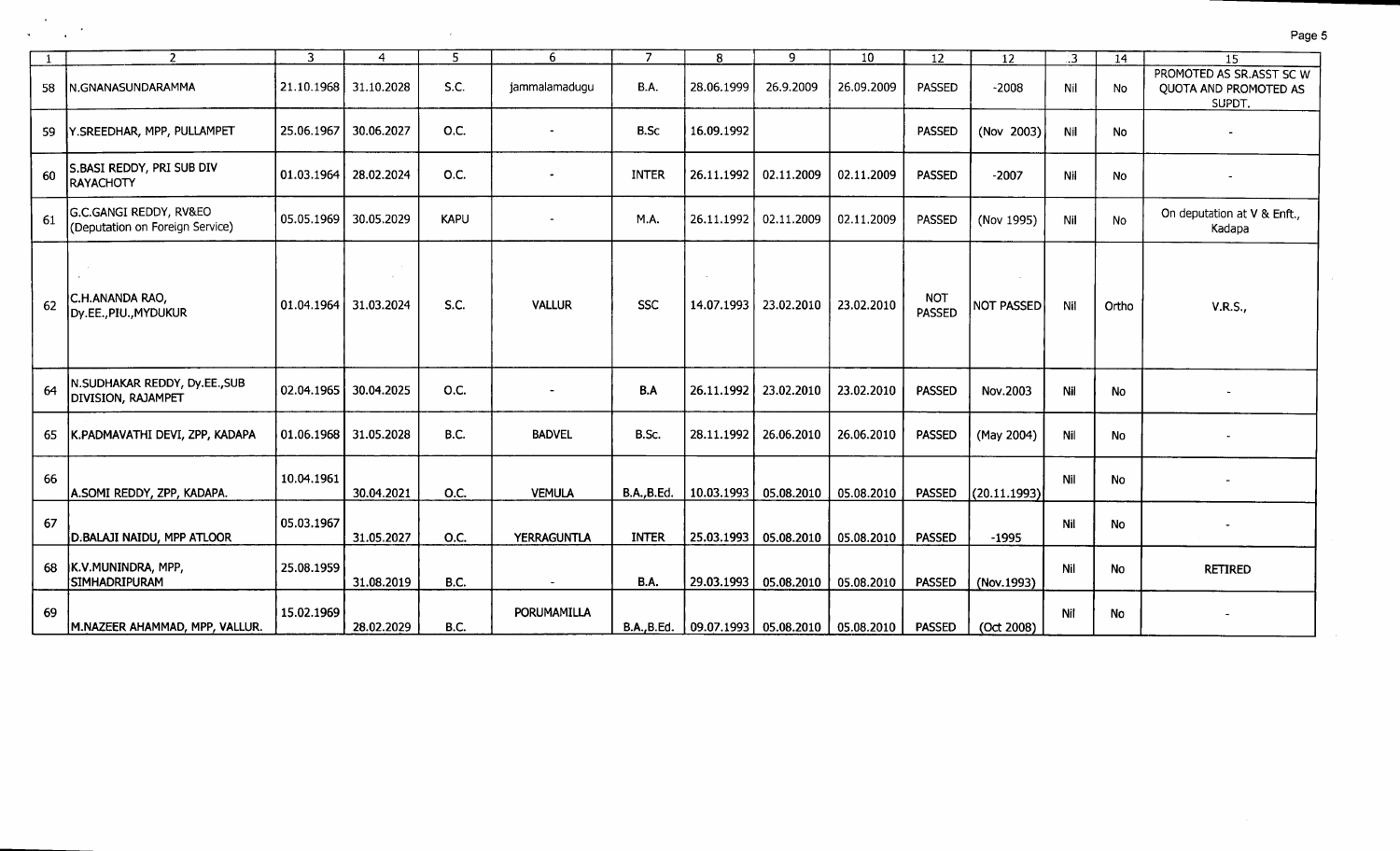|    | $\overline{2}$                                      | 3          | 4          | 5            | 6                    | 7                  | 8          | 9          | 10                      | 12            | 12            | 13         | 14        | 15                                     |
|----|-----------------------------------------------------|------------|------------|--------------|----------------------|--------------------|------------|------------|-------------------------|---------------|---------------|------------|-----------|----------------------------------------|
|    | 70   M.PRABHUDAS, Dy.EE., PRI., KADAPA              | 28.02.1958 | 28.02.2018 | <b>B.C.</b>  |                      | M.A.               | 12.07.1993 | 10.09.2010 | 10.09.2010              | PASSED        | (Nov.2000)    | Nil        | No        | Retired                                |
| 71 | <b>T.SURESH BABU, MPP, RAYACHOTY</b>                | 20.05.1977 | 30.05.2037 | S.T.         | $\blacksquare$       | <b>B.A.</b>        | 11.09.1996 | 04.01.2011 | 04.01.2011              | <b>PASSED</b> | (Nov 2000)    | Nil        | No        | PROMOTED AS SR.ASST ST<br><b>QUOTA</b> |
| 72 | G.GEORGE JOHNSON, ZPP,<br>KADAPAPRI SUB DIV MYDUKUR | 12.06.1966 | 30.06.2026 | B.C.         | <b>GUDEM CHERUVU</b> | M.A., B.Ed.        | 02.05.1991 | 24.06.2011 | 24.06.2011              | <b>PASSED</b> | (10.05.2010)  | <b>Nil</b> | <b>No</b> |                                        |
| 73 | K.VIMALA, PIU SUB DIVISION,<br>PORUMAMILLA          | 25.05.1966 | 30.05.2026 | S.C.         | <b>SIMHADRIPURAM</b> | <b>INTER</b>       | 15.01.2002 | 24.06.2011 | 24.06.2011              | <b>PASSED</b> | (April 2007)  | Nil        | No        | PROMOTED AS SR.ASST SC<br><b>QUOTA</b> |
| 74 | G.V.VARAPRASAD, MPP MYDUKUR                         | 01.06.1971 | 31.05.2031 | <b>B.C.</b>  | <b>MYDUKUR</b>       | M.A.               | 13.07.1993 | 24.06.2011 | 24.06.2011              | PASSED        | (Nov 1999)    | Nil        | No        |                                        |
| 75 | K.SHOURI REDDY, MPP<br><b>CHAKRAYAPETA</b>          | 26.02.1966 | 28.02.2026 | O.C.         | <b>THONDUR</b>       | B.A.               | 22.11.1993 | 24.06.2011 | 24.06.2011              | <b>PASSED</b> | (June-2005)   | Nil        | No        |                                        |
| 76 | J.JAYAKUMARUDU, MPP, PENAGALUR                      | 01.06.1973 | 31.05.2033 | S.C.         | <b>PULIVENDLA</b>    | <b>INTER</b>       | 23.11.1993 | 24.06.2011 | 24.06.2011              | <b>PASSED</b> | (April 2009)  | Nil        | No        |                                        |
| 78 | D.NARASAIAH, MPP, BADVEL                            | 01.06.1972 | 30.06.2032 | B.C.         | <b>BADVEL</b>        | B.A.               | 27.01.1994 | 20.07.2011 | 20.07.2011              | <b>PASSED</b> | (May 2000)    | Nil        | No        |                                        |
| 80 | <b>A.SREENIVASULU, ZPP., KADAPA</b>                 | 16.03.1966 | 31.03.2026 | B.C.         | $\blacksquare$       | <b>B.A.</b>        | 18.04.1994 | 20.07.2011 | 20.07.2011              | <b>PASSED</b> | 10.05.2010    | Nil        | No        | Promoted as A.O.,                      |
| 81 | N.SWETHAVAHANA REDDY,<br><b>MPP VONTIMITTA</b>      | 01.05.1965 | 30.04.2025 | 0.C.         | <b>THONDUR</b>       | <b>INTER</b>       | 18.04.1994 | 20.07.2011 | 20.07.2011              | <b>PASSED</b> | (28.02.2012)  | Nil        | <b>No</b> |                                        |
| 82 | N.VARAPRASAD REDDY, MPP<br><b>MUDDANUR</b>          | 21.07.1969 | 31.07.2029 | O.C.         | <b>THONDUR</b>       | <b>B.A.</b>        | 18.04.1994 | 20.07.2011 | 20.07.2011              | <b>PASSED</b> | (Nov 1999)    | Nil        | No        |                                        |
| 83 | A.VENKATARAMI REDDY, SUB<br>DIVISION VEMPALLI       | 20.01.1962 | 31.01.2022 | O.C.         | <b>VEMPALLI</b>      | S.S.C.             | 01.07.1994 | 27.10.2011 | 27.10.2011              | <b>PASSED</b> | (18.11.1995)  | Nil        | No        |                                        |
| 84 | M.UMA DEVI, ZPP KADAPA                              | 01.01.1962 | 31.12.2021 | 0.C.         | PORUMAMILLA          | S.S.C.             | 06.07.1994 | 26.03.2012 | 26.03.2012              | <b>PASSED</b> | (Nov 1998)    | Nil        | No        |                                        |
| 85 | S.GOWRI SHANKAR, PRI SUB DIV<br>Rly.Kodur           | 01.06.1971 | 31.05.2031 | B.C-(B)-Sali | <b>GOPAVARAM</b>     | M.A.,<br>M.L.I.Sc. | 16.08.1995 | 26.03.2012 | 26.03.2012  LB,(15.6.96 | <b>PASSED</b> | LB, (15.6.96) | Nil        | <b>No</b> |                                        |

 $\sim$  $\mathcal{A}^{\pm}$ 

 $\sim$   $\sim$ 

 $\epsilon$  $\sim$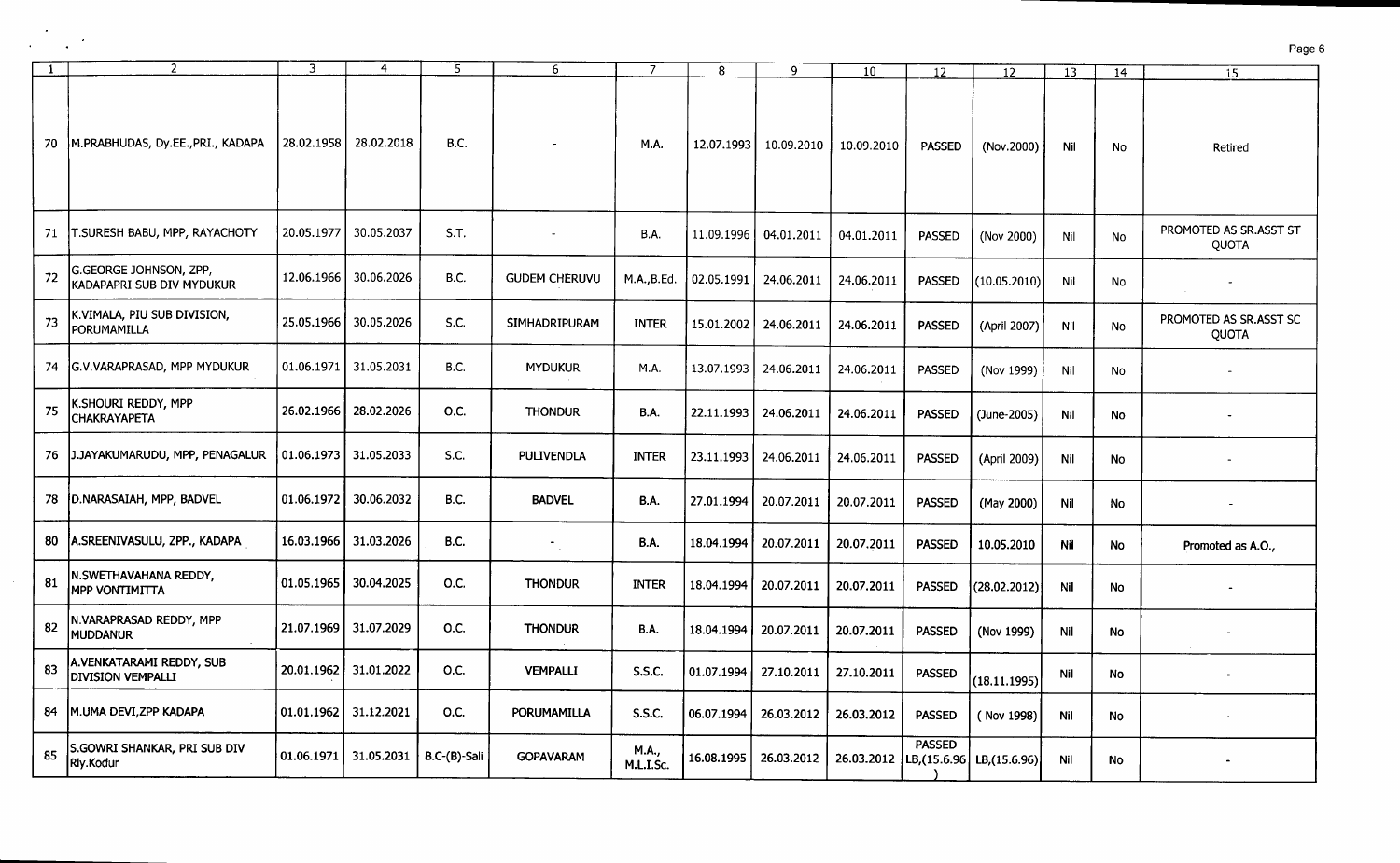|     | $\mathcal{P}$                                       | 3          | $\overline{4}$ | 5           | 6                 | 7                        | R          | 9          | 10         | 12                          | 12                | 13  | 14        | $\overline{15}$                                                                                                                                  |
|-----|-----------------------------------------------------|------------|----------------|-------------|-------------------|--------------------------|------------|------------|------------|-----------------------------|-------------------|-----|-----------|--------------------------------------------------------------------------------------------------------------------------------------------------|
| 86  | B.VARALAKSHMI,<br>PIU SUB DIV L.R.PALLI             | 01.05.1963 | 30.04.2023     | B.C.        | <b>RAYACHOTY</b>  | <b>B.A.</b>              | 09.11.1995 | 21.06.2012 | 21.06.2012 | <b>PASSED</b>               | $-2007$           | Nil | No        |                                                                                                                                                  |
| -87 | K.VENKATA SUBBAIAH, MPP<br>l JAMMALAMADUGU          | 04.06.1966 | 30.06.2026     | B.C.        | <b>THADIPATRI</b> | <b>INTER</b>             | 25.09.1996 | 21.06.2012 | 21.06.2012 | <b>NOT</b><br><b>PASSED</b> | NOT PASSED        | Nil | <b>No</b> | Promoted under ST Quota.<br>Exempted A/C Test As Per<br>G.O.Ms.No.165 Dt.22.4.97 Not<br>Eligible For Promotion to the<br>post of Superintendent. |
| 88  | P.NARASIMHA KUMAR, MPP V.N.PALLI   10.05.1966       |            | 31.05.2026     | B.C.        | <b>VEMULA</b>     | <b>B.A.</b>              | 02.02.1996 | 27.09.2012 | 27.09.2012 | <b>PASSED</b>               | (July 1998)       | Nil | No        | Exempted A/C Test As Per<br>G.O.Ms.No.165 Dt.22.4.97 Not<br>Eligible For Promotion to the<br>post of Superintendent.                             |
| 89  | J.SREEDEVI, PIU SUB DIV MYDUKUR                     | 10.08.1971 | 31.08.2031     | S.C.        | Rly.KODUR         |                          | 11.12.1993 | 15.02.2013 | 15.02.2013 | <b>PASSED</b>               | (May 2012)        | Nil | No        |                                                                                                                                                  |
| 90  | A.MALLIKARJUNA RAO, MPP,<br>NANDALUR                | 15.07.1967 | 31.07.2027     | O.C.        | <b>KADAPA</b>     |                          | 18.06.1990 | 25.02.2013 | 25.02.2013 | <b>NOT</b><br><b>PASSED</b> | <b>NOT PASSED</b> | Nil | <b>No</b> | Exempted A/C Test As Per<br>G.O.Ms.No.165 Dt.22.4.97 Not<br>Eligible For Promotion to the<br>post of Superintendent.                             |
| 91  | G.V.INDIRA DEVI, ZPP KADAPA                         | 09.01.1978 | 31.01.2038     | <b>S.C.</b> | $\blacksquare$    | $\blacksquare$           | 25.01.2002 | 07.03.2013 | 07.03.2013 | <b>PASSED</b>               | (May 2006)        | Nil | <b>No</b> | Promoted AS SR.ASST SC<br>Quota.                                                                                                                 |
| 93  | C.RAMARAO, MPP, VEMPALLI                            | 30.05.1968 | 31.05.2028     | O.C         | <b>PULIVENDLA</b> |                          | 05.02.1996 | 21.08.2013 | 21.08.2013 | <b>PASSED</b>               | (Sep 2006)        | Nil | No        |                                                                                                                                                  |
| 95  | G.UMAMAHESWARI, PIU SUB DIV<br><b>PULIVENDULA</b>   | 10.09.1964 | 30.09.2024     | O.C.        | <b>PULIVENDLA</b> | $\sim$                   | 20.08.1996 | 21.08.2013 | 21.08.2013 | <b>PASSED</b>               | (May 2010)        | Nil | No        |                                                                                                                                                  |
| 96  | P.VENKATARAMANA,<br>PRI SUB-Div, BADVEL             | 01.07.1964 | 30.06.2024     | S.C.        | <b>VONTIMITTA</b> | $\overline{\phantom{a}}$ | 23.08.1996 | 21.08.2013 | 21.08.2013 | <b>NOT</b><br><b>PASSED</b> | NOT PASSED        | Nil | <b>No</b> | Promoted under SC Quota.<br>Exempted A/C Test As Per<br>G.O.Ms.No.165 Dt.22.4.97 Not                                                             |
| 97  | S.K.MASTHAN, PIU DIV KADAPA                         | 30.08.1970 | 31.08.2030     | B.C.        | <b>KADAPA</b>     | $\blacksquare$           | 20.08.1996 | 21.08.2013 | 21.08.2013 | <b>PASSED</b>               | (May 2000)        | Nil | No        | F.S at DMWO, Kadapa                                                                                                                              |
| 98  | D.RAMAMOHAN REDDY, PRI Sub<br>DIVISION, Kamalapuram | 10.11.1971 | 30.11.2031     | O.C.        | <b>PULIVENDLA</b> | $\blacksquare$           | 20.08.1996 | 25.10.2013 | 25.10.2013 | <b>PASSED</b>               | (Sep 2006)        | Nil | No.       |                                                                                                                                                  |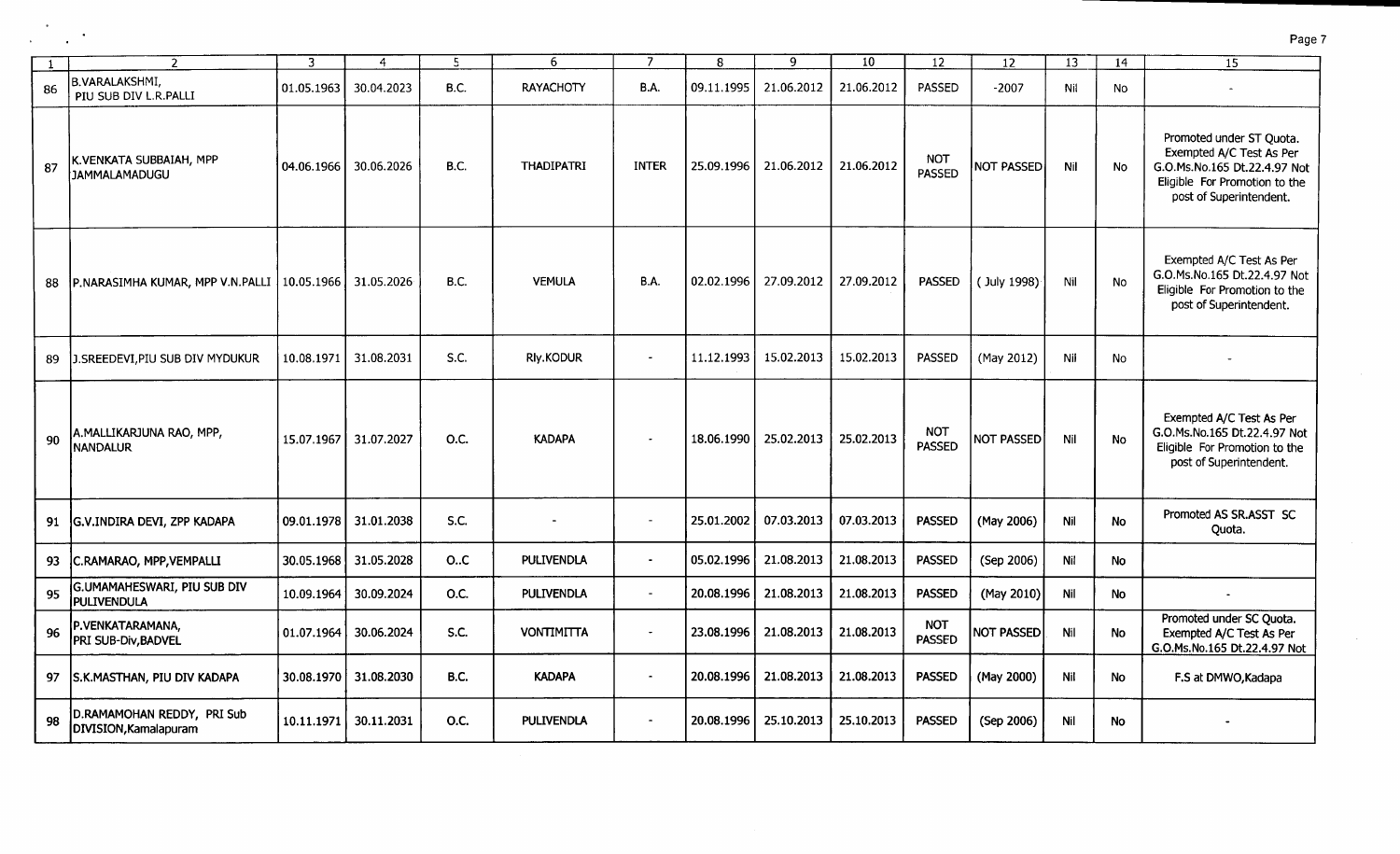| -1  | $\mathcal{P}$                                 | 3                     | $\overline{4}$ | 5           | 6 | 7            | 8          | 9                     | 10                      | 12                       | 12                       | 13             | 14             | $\overline{15}$                      |
|-----|-----------------------------------------------|-----------------------|----------------|-------------|---|--------------|------------|-----------------------|-------------------------|--------------------------|--------------------------|----------------|----------------|--------------------------------------|
| 99  | S.Nazeer Basha, V &QC Sub Div<br> Kadapa      | 02.09.1966            | 30.09.2026     | O.C.        |   | <b>INTER</b> | 21.08.1996 | 09.09.2014            | 09.09.2014   Not Passed |                          | Not Passed               |                |                |                                      |
| 100 | D.Prakash Raju, PRI, Sub-<br>Division, KODUR  | 05.06.1967 30.06.2027 |                | <b>B.C.</b> |   | inter        | 21.08.1996 | 09.09.2014 09.09.2014 |                         | passed                   | $-2000$                  | Nil            | No             |                                      |
| 101 | R.Krishna Kumari, MPP, Proddatur              | 20.04.1971 30.04.2031 |                | O.C.        |   | Inter        | 21.08.1996 | 09.09.2014 09.09.2014 |                         | passed                   | (21.08.2009)             | Nil            | No             |                                      |
| 102 | .Malleswara Reddy, PIU Division,<br>Kadapa    | 10.08.1972 31.08.2032 |                | O.C.        |   | M.A          | 21.08.1996 | 09.09.2014 09.09.2014 |                         | passed                   | (Nov 2014)               | Nil            | No             |                                      |
| 103 | V.Sairam, MPP, S.A.KASINAYANA                 | 26.01.1973 31.01.2033 |                | <b>B.C.</b> |   | B.A.         | 09.07.1993 | 20.01.2015 20.01.2015 |                         | passed                   | (NOV 2014)               | Nil            | No             |                                      |
| 104 | B.V.R.Subramanyam, ZPP KADAPA                 | 01.04.1973 31.03.2033 |                | 0.C.        |   | <b>M.A.</b>  | 21.08.1996 | 12.01.2015 12.01.2015 |                         | passed                   | 2006                     | Nil            | <b>No</b>      |                                      |
|     | 105 G.RameshBabu, MPP, C.K.Dinne              | 01.06.1973 30.05.2033 |                | BC          |   | Inter        | 21.08.1996 | $\sim$                | $\sim$                  | $\overline{\phantom{a}}$ | $\overline{a}$           | $\blacksquare$ |                |                                      |
|     | 106 A.Sunithamma, MPP, Gopavaram              | 05.05.1970 31.05.2030 |                | <b>SC</b>   |   | Inter        | 04.09.1998 | $\blacksquare$        | $\sim$                  | Not Passed               |                          |                |                | <b>45Years Completed</b>             |
|     | U.SurendraBabu,<br>107   MPP, Lakkireddipalli | 01.06.1972 31.05.2032 |                | Gandla      |   | B.A          | 21.08.1995 | $\blacksquare$        | $\sim$                  | Not Passed               |                          |                |                | <b>DIED</b>                          |
|     | N.Bramarambha,<br>108 MPP, Peddamudium        | 01.06.1970 31.05.2030 |                | Bramhin     |   | Inter        | 20.08.1996 | $\sim$                | $\sim$                  | Not Passed               | $\blacksquare$           | $\blacksquare$ |                | <b>RETIRED THROUGH</b><br><b>VRS</b> |
|     | 109 M.AshokKumar, MPP VEMULA                  | 30.12.1975 30.11.2035 |                | Mangala     |   | B.A          | 21.08.1996 | $\sim$                | $\sim$                  | Passed                   | $\sim$                   | $\sim$         | $\overline{a}$ |                                      |
|     | K.SwarnaLatha,<br>110 PIU Sub-Div, L.R. Palli | 01.08.1971 31.07.2031 |                | Ediga       |   | M.A          | 10.10.1997 | $\blacksquare$        |                         | Passed                   | $\overline{\phantom{a}}$ |                | $\sim$         | VH-W                                 |
|     | 111 J.Narasimhulu, MPP, Kalasapadu            | 15.04.1971 30.04.2031 |                | Mala        |   | B.A          | 18.06.1997 | $\sim$                |                         | Passed                   |                          |                | $\blacksquare$ |                                      |
|     | 112 B.Shakunthala, ZPP, KADAPA                | 15.04.1980 30.04.2040 |                | Sugali      |   | B.A          | 30.06.1999 | $\blacksquare$        | $\blacksquare$          | Passed                   |                          |                |                |                                      |
|     | V.Vishunuvardhan,<br>113 MPP YERRAGUNTLA      | 30.08.1976 30.08.2036 |                | Devanga     |   | <b>B.A</b>   | 21.08.1996 |                       |                         | Passed                   |                          |                |                |                                      |

 $\sim$   $^{\prime}$ 

 $\mathcal{L}^{\mathcal{L}}$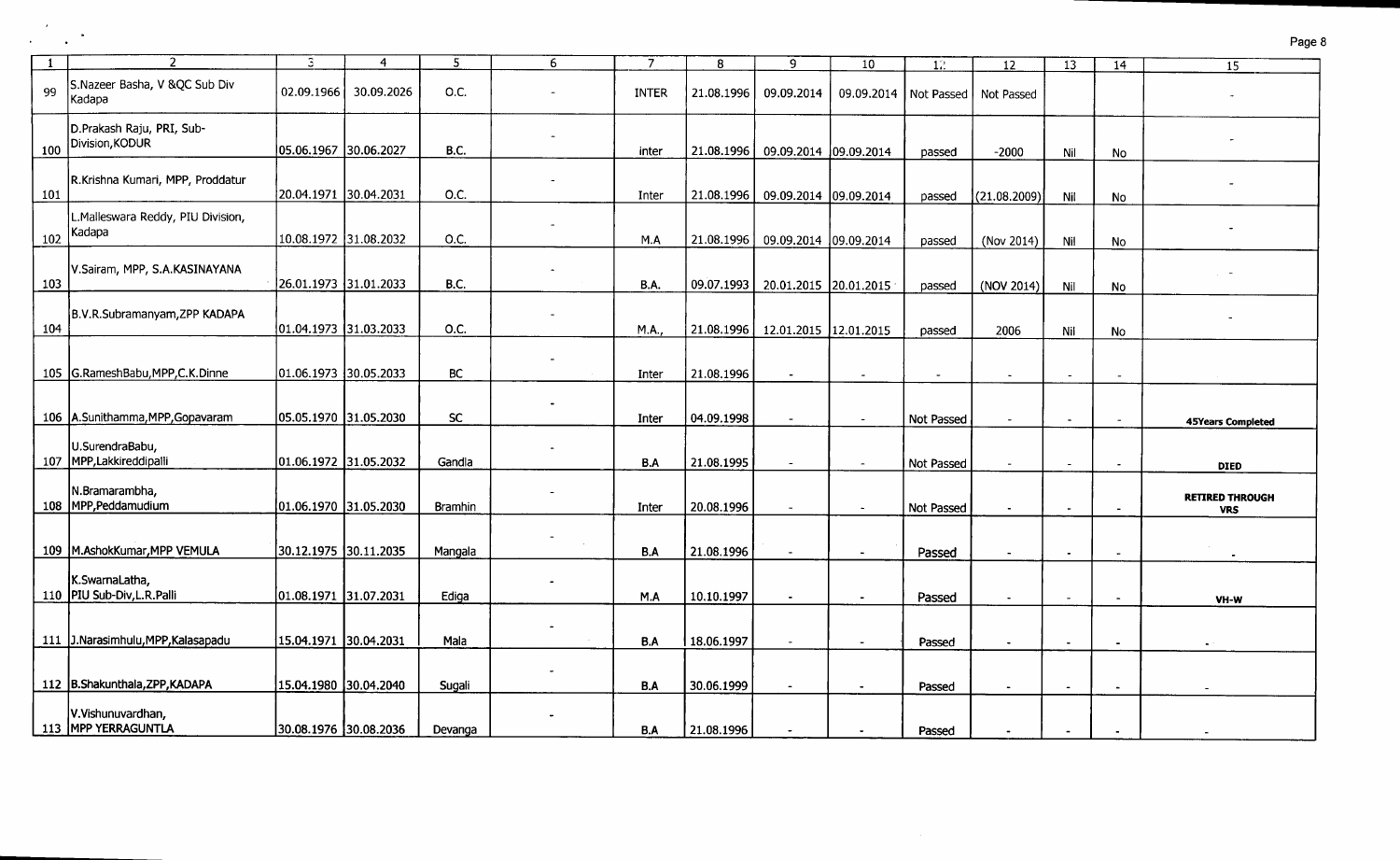| $\mathbf{1}$ | $\overline{2}$                                             | 3                     | $\overline{4}$        | 5               | 6 | 7            | 8          | ç                        | 10                       | 12     | $12 \overline{ }$        | 13                       | 14                       | $\overline{15}$                                             |
|--------------|------------------------------------------------------------|-----------------------|-----------------------|-----------------|---|--------------|------------|--------------------------|--------------------------|--------|--------------------------|--------------------------|--------------------------|-------------------------------------------------------------|
|              |                                                            |                       |                       |                 |   |              |            |                          |                          |        |                          |                          |                          |                                                             |
|              | 114 A.Sulochana, MPP, VEERABALLI                           | 01.08.1977 31.07.2037 |                       | Kamma           |   | Inter        | 22.08.1996 | $\overline{\phantom{a}}$ | $\sim$                   | Passed | $\tilde{\phantom{a}}$    | $\sim$                   | $\sim$                   |                                                             |
|              |                                                            |                       |                       |                 |   |              |            |                          |                          |        |                          |                          |                          |                                                             |
|              | 115 V.NandaKishore, MPP SAMBEPALLI                         | 15.06.1976 30.06.2036 |                       | Valmiki         |   | Inter        | 24.08.1996 | $\blacksquare$           | $\sim$                   | Passed | $\blacksquare$           | $\omega$                 | $\sim$                   |                                                             |
|              | 116 K.SivaChandra, MPP, Muddanur                           | 01.06.1975 30.05.2035 |                       | Kuruva          |   | <b>PUC</b>   | 26.08.1996 |                          |                          | Passed |                          |                          | $\tilde{\phantom{a}}$    |                                                             |
|              | 117 S.VenkataRamana, MPP KAMALAPURAM 01.06.1972 30.05.2032 |                       |                       | Mutarasa        |   | Inter        | 29.08.1996 |                          | $\sim$                   | Passed |                          |                          | $\overline{\phantom{a}}$ |                                                             |
|              | 118   P.JubairAliKhan, MPP, RAMAPURAM                      | 01.06.1976 30.05.2036 |                       | Muslim          |   | Inter        | 01.09.1996 | $\sim$                   | $\sim$                   | Passed |                          | $\sim$ $\sim$            | $\sim$                   |                                                             |
|              | 119   V.Krishnaiah, PIUSUB-DIV, Kadapa                     | 01.07.1964 30.06.2024 |                       | Mala            |   | Inter        |            | $\overline{\phantom{a}}$ | $\overline{\phantom{a}}$ | Passed | $\overline{\phantom{a}}$ | $\sim$                   | $\sim$                   |                                                             |
|              | 120 N.V.RamanaReddy, ZPP, Kadapa                           | 01.07.1970 30.06.2030 |                       | Kapu            |   | B.A          | 02.09.1996 | $\sim$                   | $\bullet$                | Passed |                          |                          | $\overline{\phantom{a}}$ |                                                             |
|              | 121   Y.Sudhakar, ZPP, Kadapa                              | 04.05.1977 30.05.2037 |                       | Balija          |   | B.A          | 13.09.1996 | $\sim$                   | $\blacksquare$           | Passed | $\blacksquare$           | $\sim$                   | $\sim$                   |                                                             |
|              | G.MadhuSudhanaReddy,<br>122   PIU-DIV, Kadapa.             |                       | 01.07.1965 30.06.2025 | Kapu            |   | B.A          | 04.11.1996 |                          |                          | Passed | $\overline{\phantom{a}}$ |                          | $\sim$                   |                                                             |
|              | J.RAVINDRA BABU,<br>123 PRI DIV, RAJAMPETA                 |                       | 24.06.1960 30.06.2020 | Adi Andhra      |   | Inter        | 09.11.1995 |                          |                          | Passed | $\blacksquare$           |                          |                          |                                                             |
|              | S.REDDY BASHA,<br>124   PRI SUB DIV BADVEL                 | 10.02.1963            | 28.02.2023            | Muslim          |   | M.A          | 08.11.1996 | 25.11.2017               | 25.11.2017               | Passed |                          | $\sim$                   | $\sim$                   |                                                             |
|              | D.RAVINDRA VARMA,<br>125   MPP, OBULAVARIPALLI.            | 10.06.1964            | 30.06.2024            | OC.             |   | <b>B.Com</b> | 07.11.1996 | 24.11.2017               | 24.11.2017               | Passed | $\sim$                   | $\blacksquare$           | $\overline{\phantom{a}}$ |                                                             |
|              | T.JANARDHANA BABU,<br>126 MPP, PULIVENDULA                 | 31.08.1963            | 31.08.2023            | Balija          |   | Inter        | 20.11.1996 | 25.11.2017               | 25.11.2017               | Passed | $\sim$                   | $\blacksquare$           |                          |                                                             |
|              | K.HANUMANTHA REDDY,<br>127   MPP, MYLAVARAM.               |                       | 15.04.1960 30.04.2020 | Kapu            |   | B.A          | 13.11.1996 | 01.12.2017               | 01.12.2017               | Passed | $\blacksquare$           | $\overline{\phantom{a}}$ | $\overline{\phantom{a}}$ | <b>DEPUTATION AT</b><br>MPP PRI DIV<br><b>JAMMALAMADUGU</b> |
|              | K.RAMANAIAH,<br>128 M.P.P.T.SUNDUPALLI                     |                       | 02.06.1978 30.06.2038 | <b>YERUKALA</b> |   | M.Sc,B.Ed.,  | 25.01.2002 | 02.02.2018               | 02.02.2018               | Passed |                          | NIL.                     | NO.                      |                                                             |
|              | K.ADINARAYANA REDDY,<br>129 M.P.P.NANDALUR                 |                       | 01.01.1959 31.12.2018 | <b>KAPU</b>     |   | B.A          |            | 24.06.1996 21.02.2018    | 21.02.2018               | Passed |                          | <b>NIL</b>               | NO.                      | RETIRED                                                     |

 $\sim$